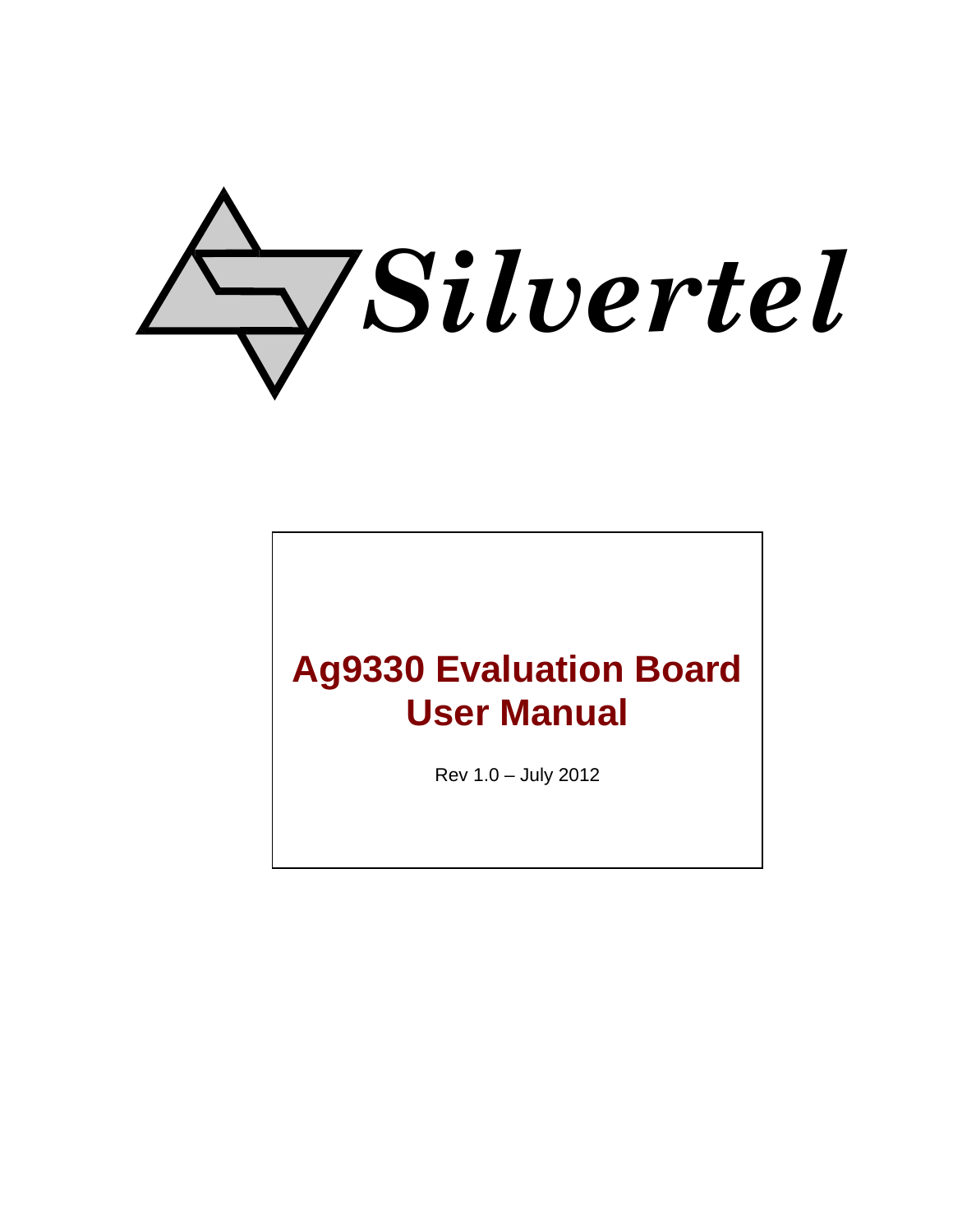# <span id="page-1-0"></span>**1 Table of Contents**

| $\mathbf 1$  |                         | <b>Table of Contents</b>  |   |
|--------------|-------------------------|---------------------------|---|
| $\mathbf{2}$ | <b>Table of Figures</b> |                           |   |
| 3            |                         | <b>Introduction</b>       | 2 |
| 4            |                         | <b>Board Description</b>  | 2 |
|              |                         |                           |   |
|              |                         |                           |   |
|              |                         |                           |   |
|              |                         |                           |   |
|              |                         |                           |   |
|              |                         |                           |   |
| 5            |                         | <b>Equipment Required</b> |   |
| 6            |                         | <b>Using the Board</b>    | 8 |

# **2 Table of Figures**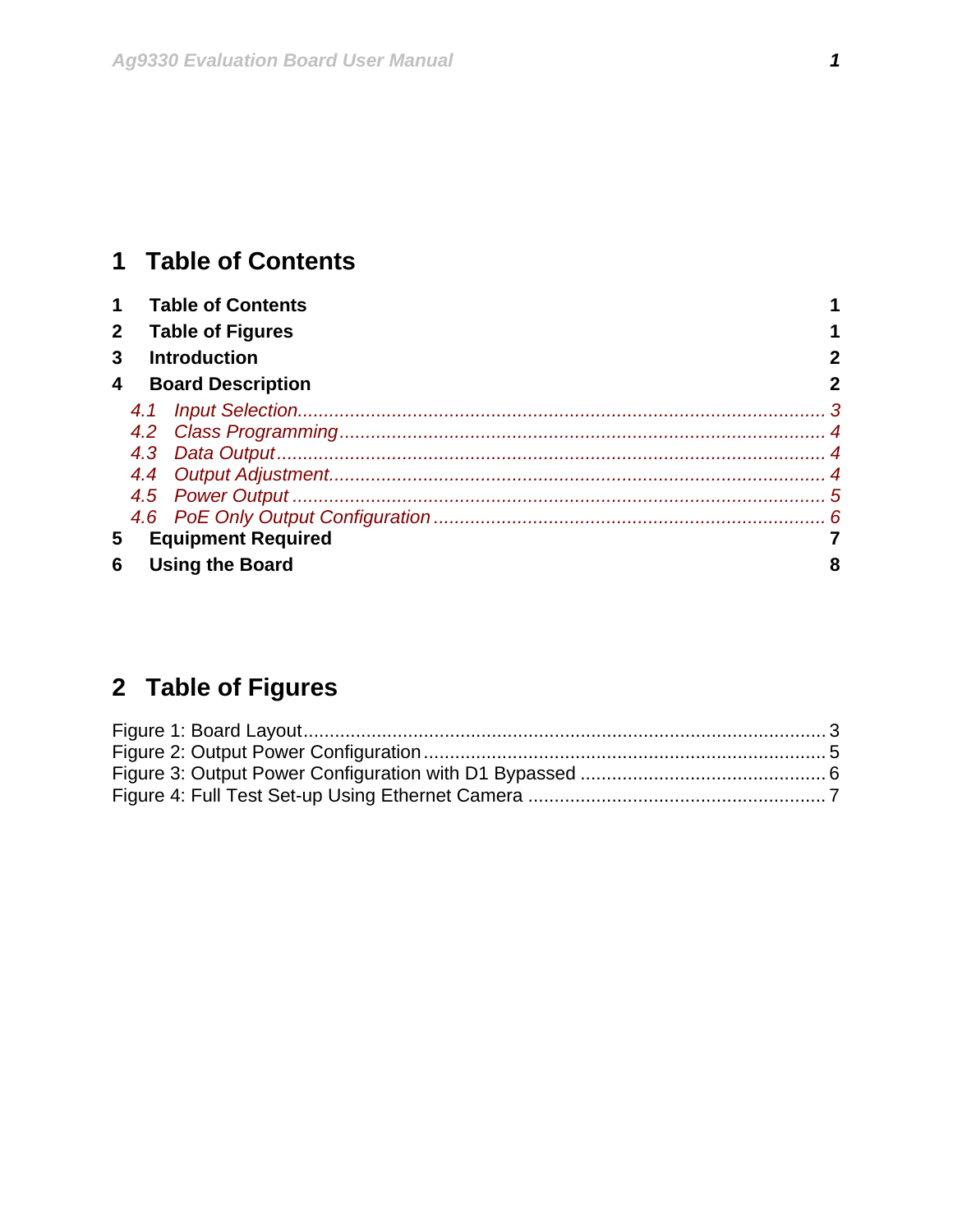### <span id="page-2-0"></span>**3 Introduction**

This manual is intended to be a guide to using the "EVALAG9330 evaluation board" with a Silvertel Ag9330 Powered Device (PD) module.

### **4 Board Description**

The data is supplied to the EVALAG9330 board through connector J1 and is passed through to the peripheral equipment via J2.

The EVALAG9330 board is design to handle 10/100/1000BASE-T Ethernet data rates.

The EVALAG9330 board can be powered by using Power over Ethernet (PoE) or by using the auxiliary (AUX) power supply inputs.

The output power from the PD module to the peripheral equipment is supplied via J4 or J3 & J5 (see [Figure 1\)](#page-3-1). When the PD module output is on - LED1 will be illuminated.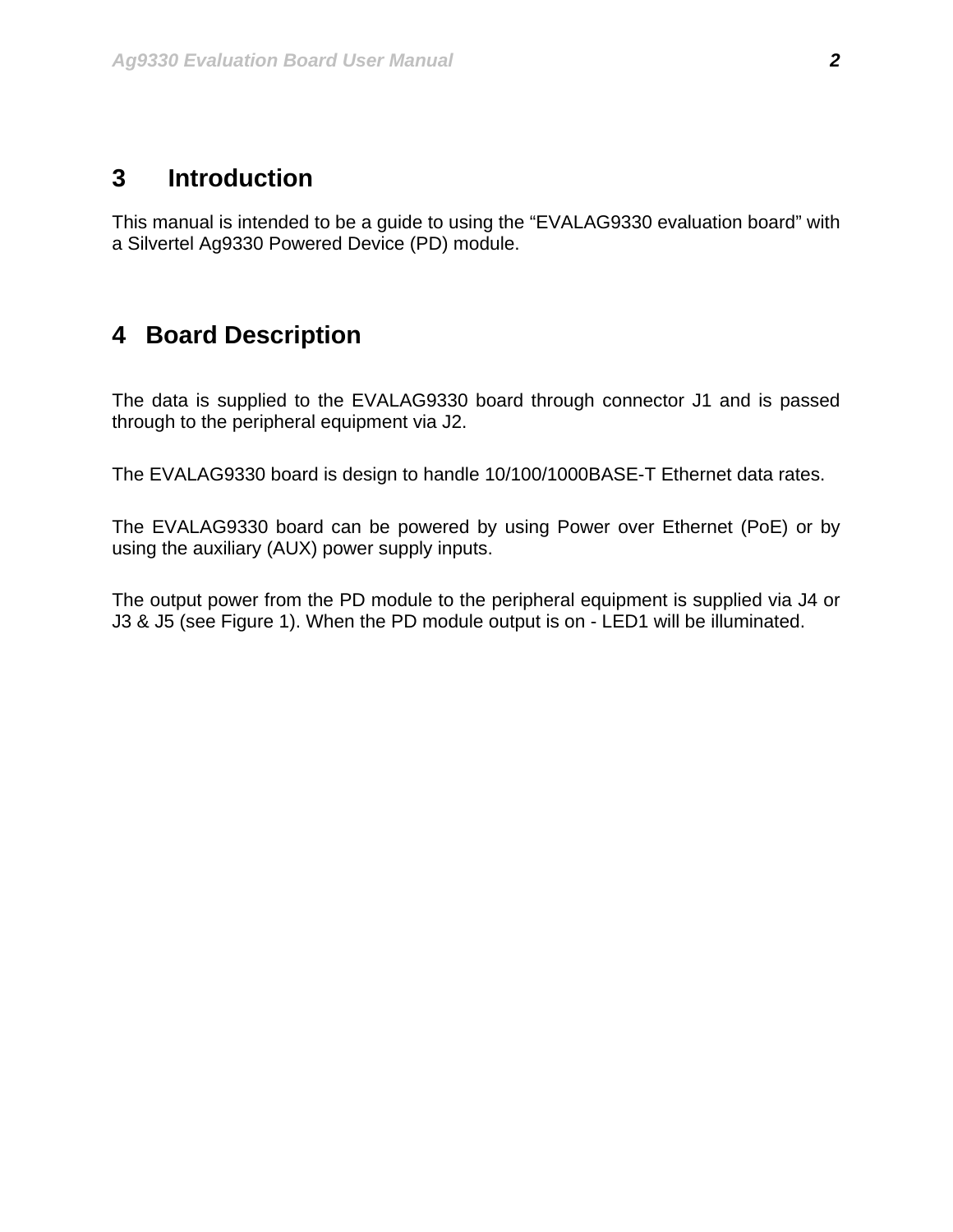<span id="page-3-0"></span>

Figure 1: Board Layout

#### <span id="page-3-1"></span>*4.1 Input Selection*

The EVALAG9330 evaluation board can be powered using PoE through J1. PoE can either apply power pins 4 & 5 and pins 7 & 8, or it can apply the power over pins 1 & 2 and pins 3 & 6. The EVALAG9330 evaluation board is compatible with both of these methods.

The PoE power is extracted from the centre taps of T1, which is IEEE802.3at compliant (749022015 from Wurth). If LED2 is illuminated then there is power on one of the PoE inputs.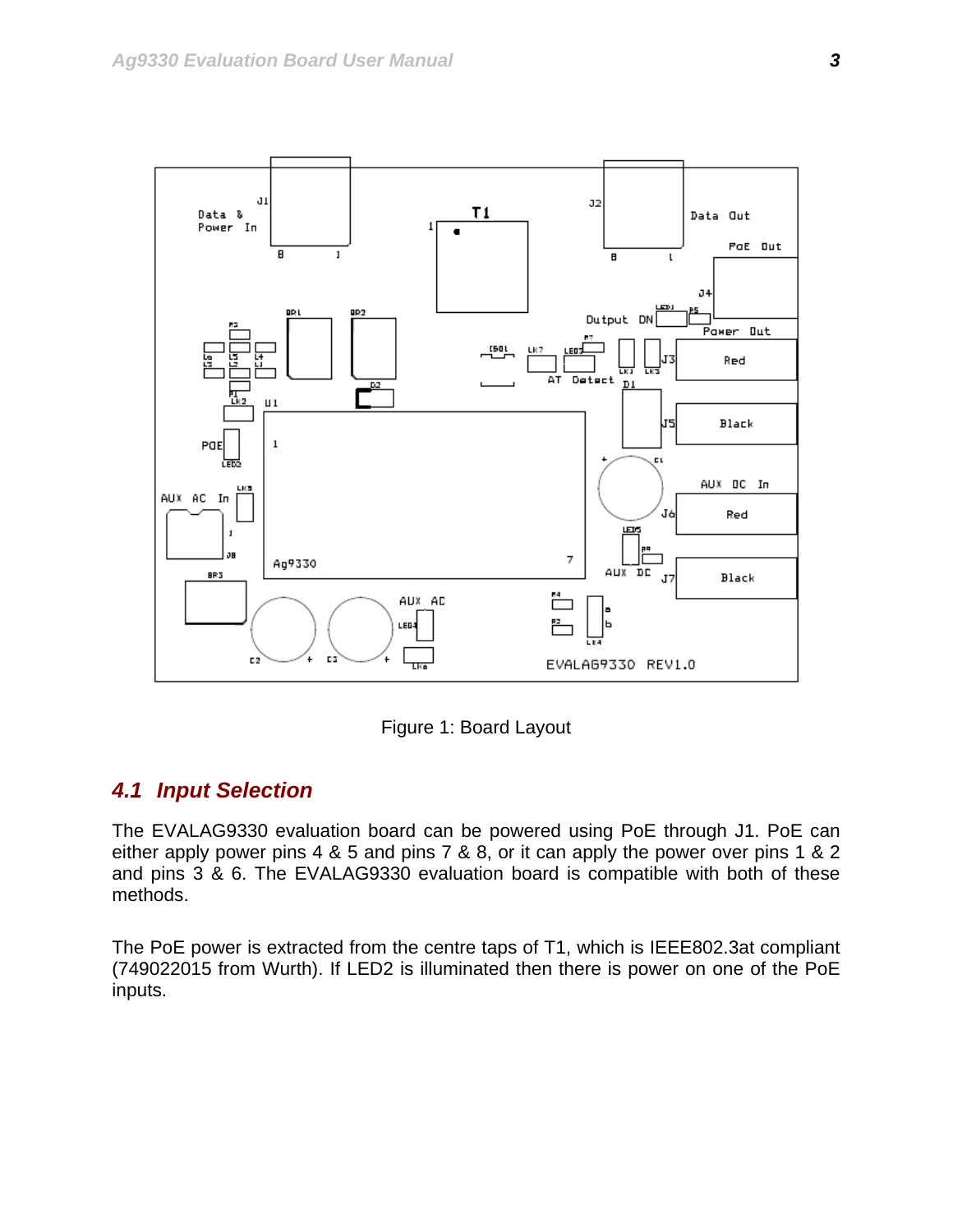<span id="page-4-0"></span>If PoE in not available, the Ag9330 can be powered from one of the two auxiliary inputs.

The first auxiliary input can be connected to an ac power supply (20Vac to 40Vac) via the AUX AC connector J8 .If LED4 is illuminated then there is power on the AUX AC input.

Note: LED2 also illuminates if a valid AUX AC Input is present.

The second auxiliary input can be connected to a dc power supply (7Vdc to 15Vdc) via J6 (positive) & J7 (negative). If LED5 is illuminated then there is power on the AUX DC input.

#### *4.2 Class Programming*

The Ag9330 is internally set to Class 4, when the module is connected to an IEEE802.3at compliant PSE, LED 3 "AT Detect" will be illuminated.

#### *4.3 Data Output*

The output data is transmitted from the evaluation board via J2.

#### *4.4 Output Adjustment*

The output voltage of the Ag9330 can be adjusted by connecting the ADJ pin to either the -VDC or the +VDC pins. LK4 can be used to adjust the output voltage (see [Figure](#page-3-1)  [1\)](#page-3-1).

On the EVALAG9330 evaluation board R2 and R4 are fitted with a 0 Ohm link to give maximum adjustment, see the output adjustment section in the datasheet for more information.

With LK4 fitted in position "a" (centre to top) the output voltage will increase.

With LK4 fitted in position "b" (centre to bottom) the output voltage will decrease.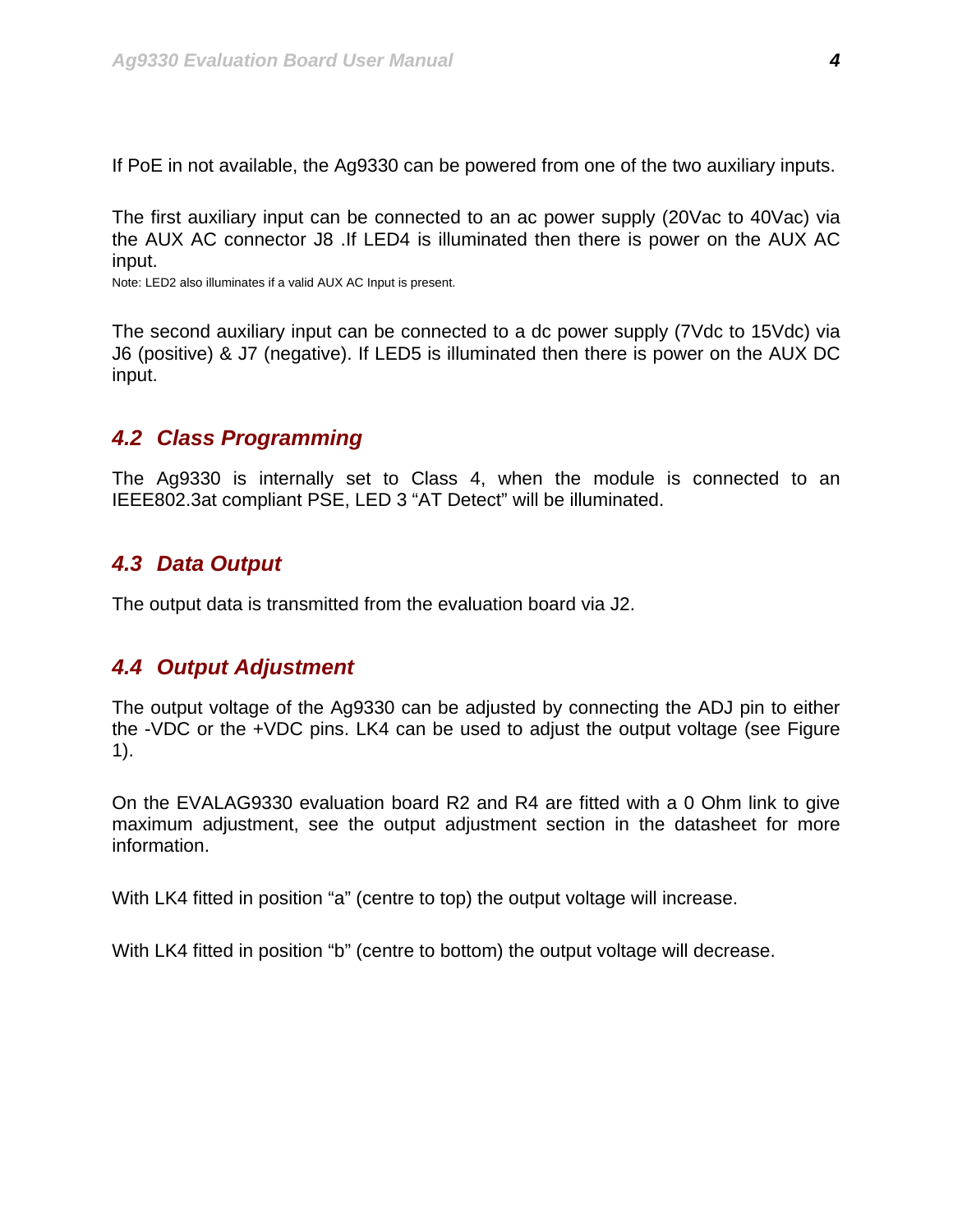#### <span id="page-5-0"></span>*4.5 Power Output*

The Ag9330 output is connected directly to J4, it is also gated to J3 (and J5) through D1 (Schottky Diode). This is used in conjunction with the AUX DC input J6 & J7, see Figure 2 below.



Figure 2: Output Power Configuration

LED1 is illuminated when the Ag9330 output is ON. LED5 is illuminated when the AUX DC input is present.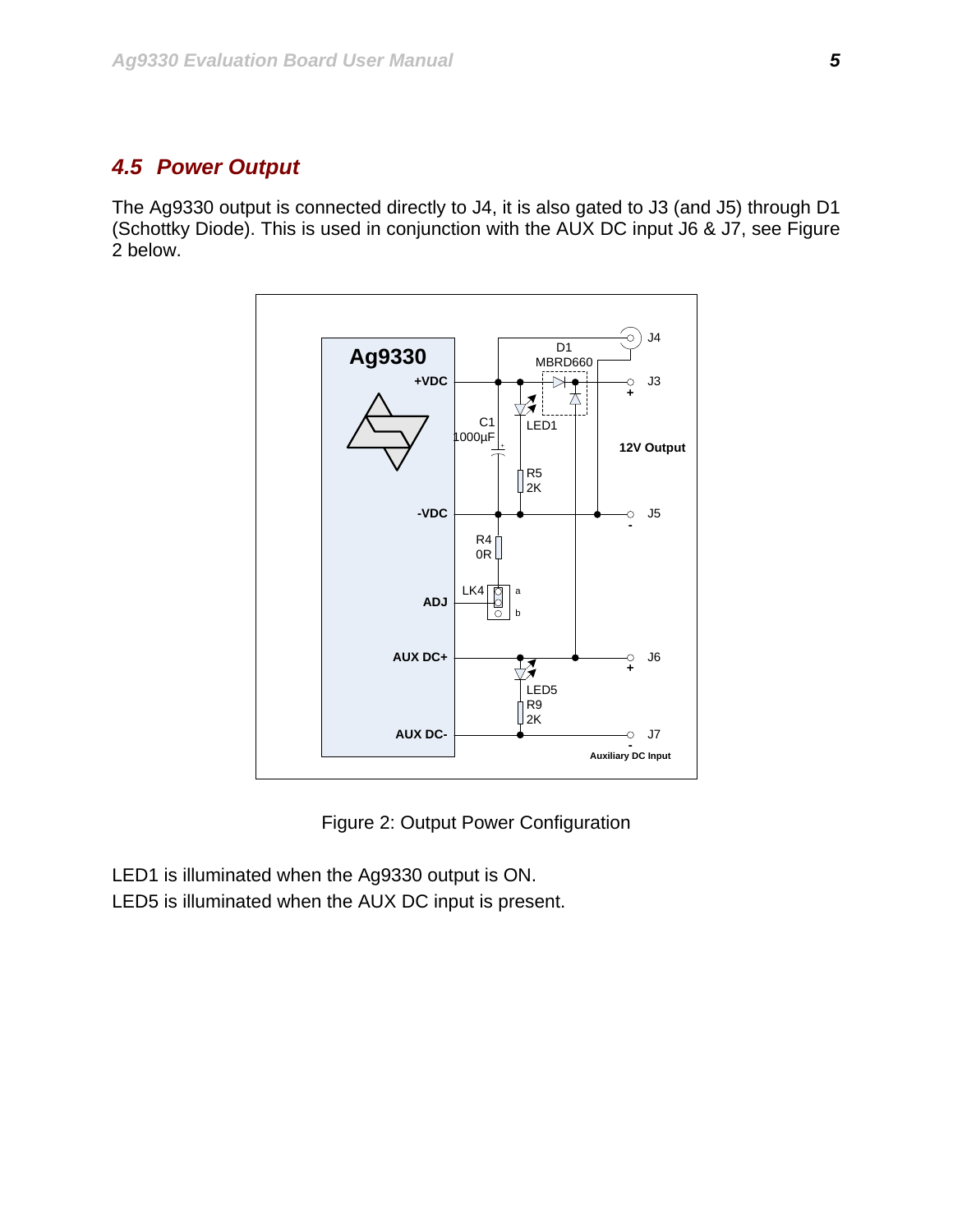### <span id="page-6-0"></span>*4.6 PoE Only Output Configuration*

If the auxiliary DC input is not used, D1 can be bypassed by using LK1 and LK3, connecting the Ag9330 output directly to J3. But it is important that these links are left open when the auxiliary DC input is used.



Figure 3: Output Power Configuration with D1 Bypassed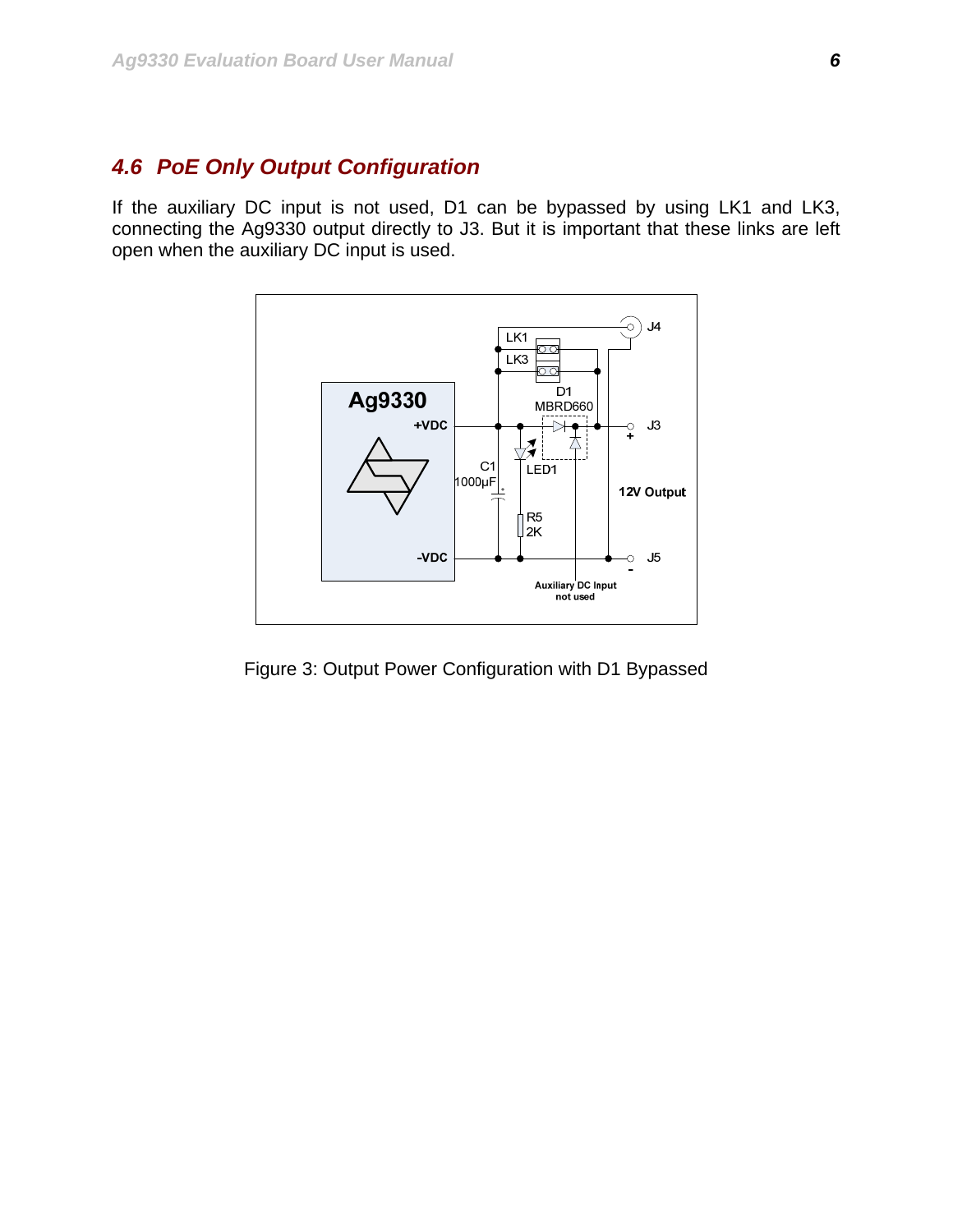## <span id="page-7-0"></span>**5 Equipment Required**

[Figure 4](#page-7-1) shows the full set up using the EVALAG9330 board to supply data and power to an Ethernet camera.

The equipment required: -

- ¾ PC
- ¾ EVALAG6100 Board
- ¾ EVALAG9330 Board
- ¾ Power Supply (50Vdc to 58Vdc)
- $\geq 24$ Vac Supply
- $\geq 12$ Vdc Supply
- ¾ Ethernet Camera
- ¾ CAT5e Cables
- ¾ 12V Camera Cable



<span id="page-7-1"></span>Figure 4: Full Test Set-up Using Ethernet Camera